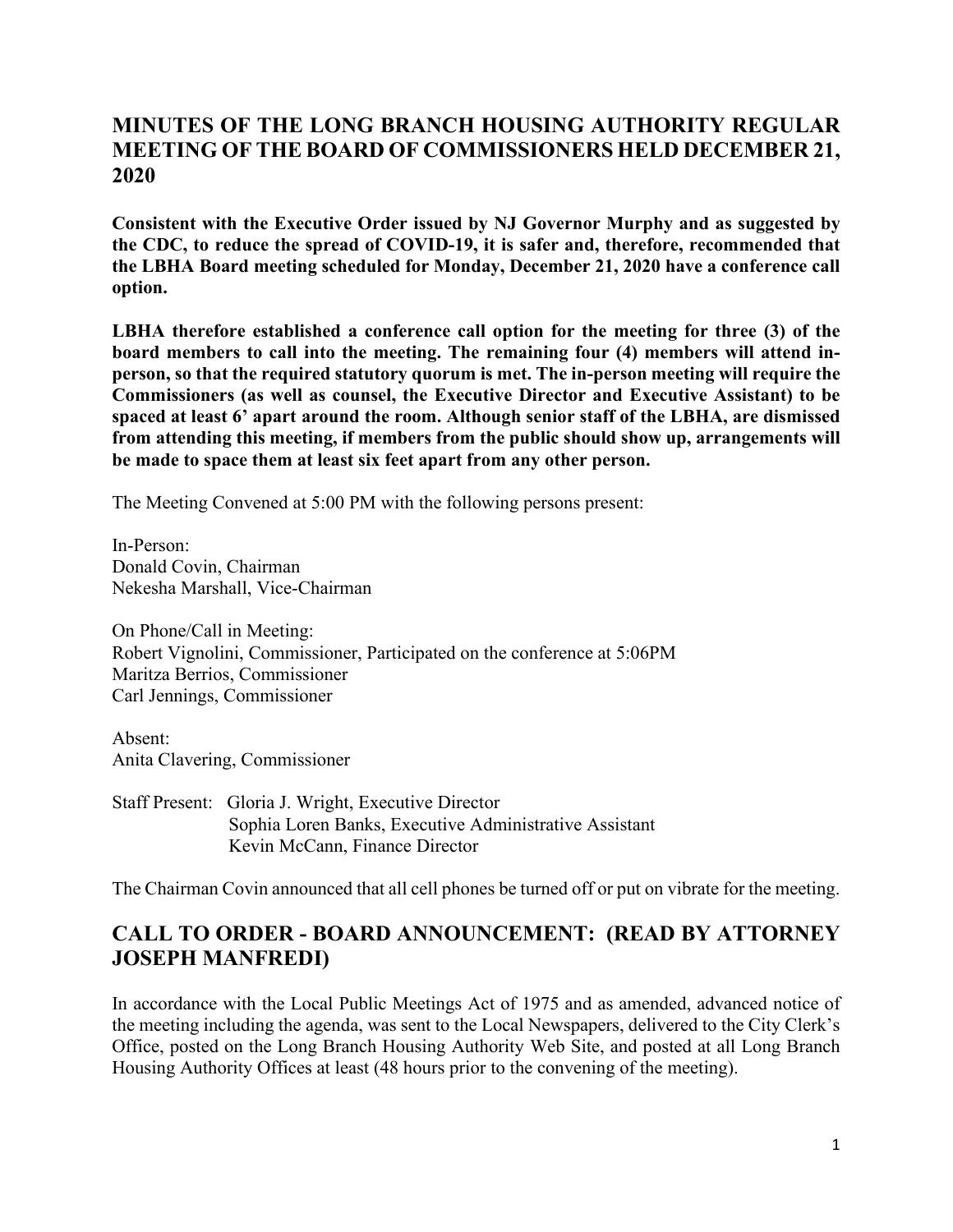# **CHAIRMAN COVIN LED THE SALUTE TO THE FLAG**

Gloria J Wright, Executive Director opened the meeting with Roll Call. Commissioners present and absent are listed above.

# **NO PUBLIC PRESENT AT MEETING**

# **ADOPTION OF THE PUBLIC SESSION MINUTES OF THE REGULAR MEETING OF NOVEMBER 16, 2020**

Vice-Chairman Marshall made a motion to approve and accept the minutes of the public session of the regular meeting held November 16, 2020, second by Commissioner Berrios.

Roll Call Vote Taken: Ayes, Commissioners Vignolini, Berrios, Jennings, Vice-Chairman Marshall, and Chairman Covin.

Opposed, None Abstain, None Absent, Commissioner Clavering Motion, Carried

#### **EXECUTIVE DIRECTORS REPORT:**

Executive Director Wright provided the board with relevant activities and news for the month of November 2020. Executive Director Wright outlined and summarized the Executive Director's Report provided to the Board.

## **Resolution 12-01-2020 - Resolution approving the list of bills for November 2020, and authorizing the payment of bills**

Vice-Chairman Marshall stated that finance committee has reviewed the List of bills with the Finance Department and that all questions have been satisfied. Vice-Chairman Marshall requested a motion to accept and approve Resolution 12-01-2020 the List of Bills in the amount of \$**1,396,220.21** Vice-Chairman Marshall motioned, seconded by Commissioner Berrios.

Roll Call Vote Taken: Ayes, Commissioners Vignolini, Berrios, Jennings, Vice-Chairman Marshall, and Chairman Covin.

Opposed, None Abstain, None Absent, Commissioner Clavering Motion, Carried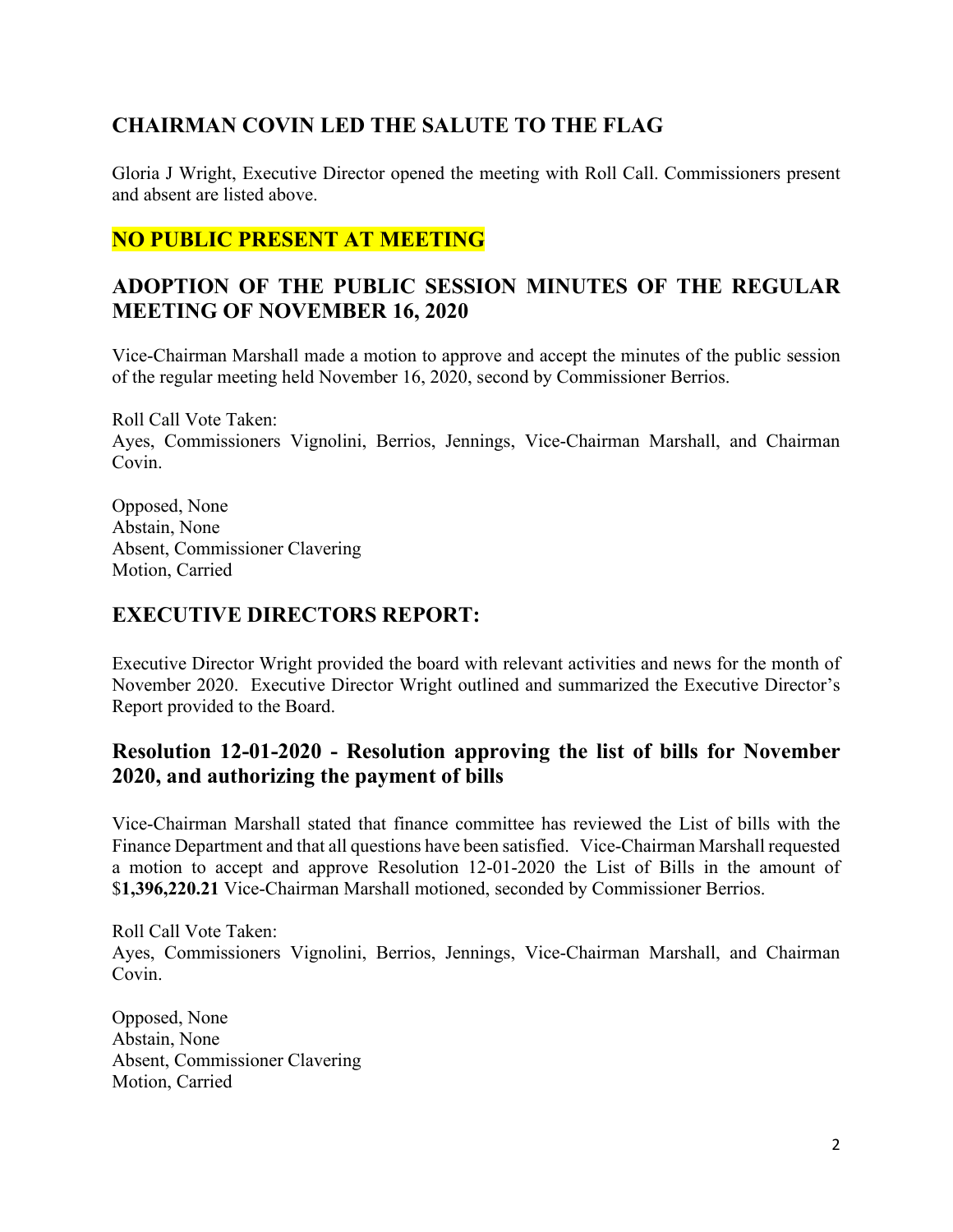# **Resolution 12-02-2020 - Resolution approving the transaction, and authorizing appointment of a Fund Commissioner for the Long Branch Housing Authority to the Joint Insurance Fund (JIF)**

Commissioner Jennings made a motion to approve and accept Resolution 12-02-2020 second by Vice-Chairman Marshall.

Roll Call Vote Taken: Ayes, Commissioners Vignolini, Berrios, Jennings, Vice-Chairman Marshall, and Chairman Covin.

Opposed, None Abstain, None Absent, Commissioner Clavering Motion, Carried

## **Resolution 12-03-2020 - Resolution authorizing the purchase of 15 tickets (\$10.00 per ticket) in the amount not to exceed \$150.00, to be paid from nonfederal funds, for the Annual Rev. Martin Luther King, Jr. Guild Soul Food Dinner to be held at Second Baptist Church on Saturday, January 16, 2021**

Commissioner Vignolini made a motion to approve and accept Resolution 12-03-2020 second by Vice-Chairman Marshall.

Roll Call Vote Taken: Ayes, Commissioners Vignolini, Berrios, Jennings, Vice-Chairman Marshall, and Chairman Covin.

Opposed, None Abstain, None Absent, Commissioner Clavering Motion, Carried

# **Resolution 12-04-2020 - Resolution authorizing a Closed Session of the Regular Meeting of the Board of Commissioners on December 21, 2020**

Vice-Chairman Marshall made a motion to approve and accept Resolution 12-04-2020 second by Commissioner Jennings.

Roll Call Vote Taken: Ayes, Commissioners Vignolini, Berrios, Jennings, Vice-Chairman Marshall, and Chairman Covin.

Opposed, None Abstain, None